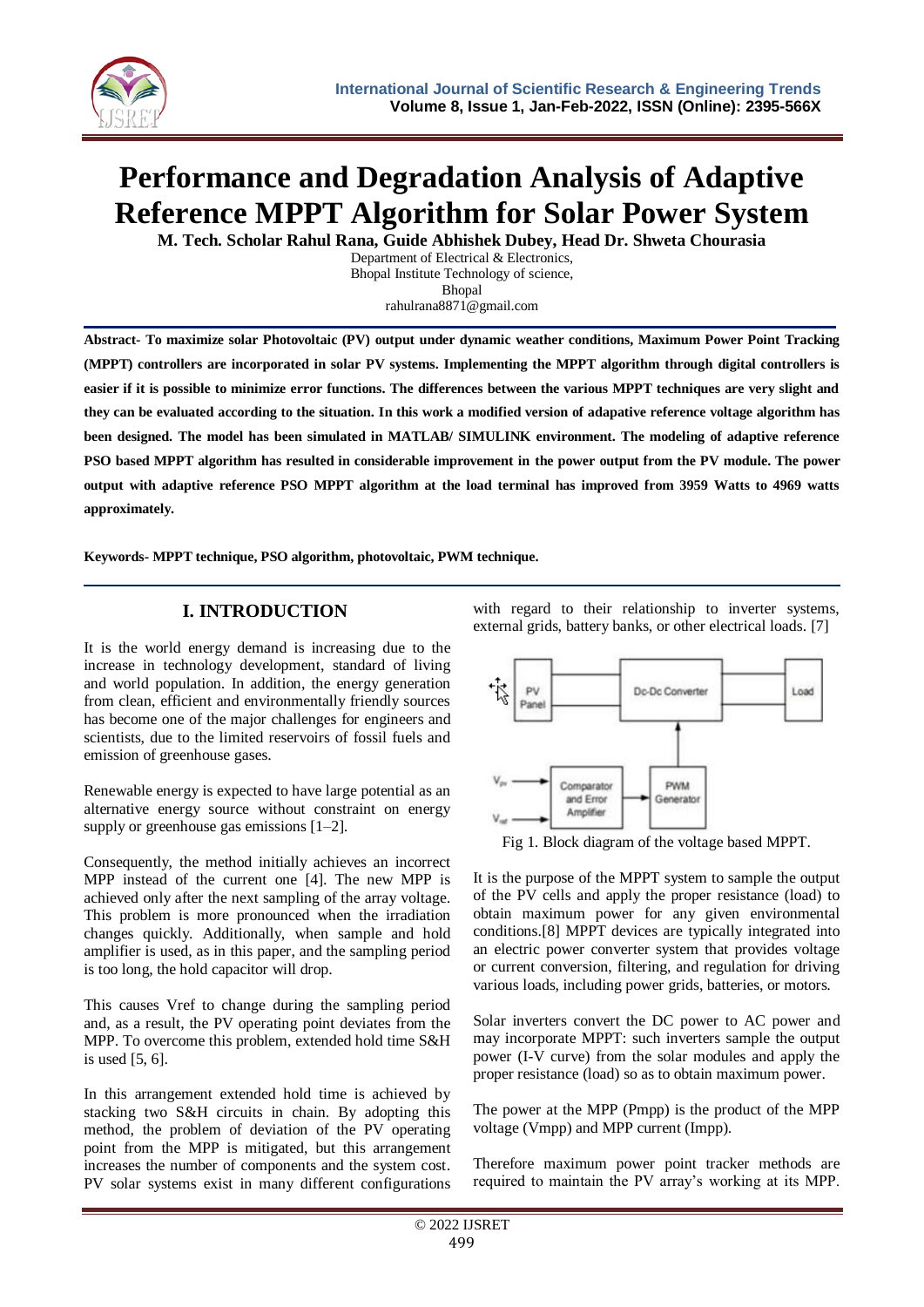

Many MPPT methods have been suggested in the literature; example is the Perturb and Observe (P&O) methods, Incremental Conductance (IC) methods and constant voltage methods etc. In this paper the most popular of MPPT technique (Perturb and Observe (P&O) method, Buck and Buck- Boost DC-DC converters will involve in Implementation study. [13]

Some results such as current, voltage and output power for each various combination have been discussed. The MPPT technique will be implemented, by using Matlab tool Simulink, considering the variant of circuit combination



Fig 2. PV module and dc/ dc converter with MPPT.

# **II. LITERATURE REVIEW**

**Pooja Singh et. al [1]** This study presents an adaptive perturb and observe (P&O)-fuzzy control maximum power point tracking (MPPT) algorithm for photovoltaic (PV) boost dc-dc converter. P&O is known as a very simple MPPT algorithm and used widely. Fuzzy logic is also simple to be developed and provides fast response. The proposed techniques combine both of their advantages. For evaluation and comparison analysis, conventional P&O control algorithm have been developed too.

The entire algorithm were simulated in Matlab/Simulink, together with PV modules of 330 Sun Power Modules (SPR-305) WHT- U connected to PV boost dc-dc converter. This system is followed by dc-ac inverter and the output is connected to the grid. Performance assessment covers overshoot, time response, oscillation and stability as described in this study. From the results and analysis, the adaptive P&Ofuzzy control MPPT shows the best performance with fast time response, less overshoot and more stable operation.

**Wernher Swiegers at el [2]** This paper proposes a maximum power point tracker (MPPT) for a photovoltaic panel, that is to be integrated with the panel during manufacturing. The MPPT is inexpensive, efficient and has few components that serve to increase the MPPT's mean time between failures (MTBF). The MPPT uses an inexpensive micro-controller to perform all of its

functions. This includes maximum power point tracking, series battery voltage regulation, sensorless short circuit protection of the MPPT"s converter and intelligent shutdown and wakeup at dusk and dawn. The MPPT can source 10 A to a 6 V - 36 V lead-acid storage battery and can be connected in parallel or series with other MPPTs.

The MPPT may be easily configured to perform output voltage regulation on passive and water pumping loads. It could also control the actuation of a diesel generator in a hybrid remote area power supply (RAPS).

Energy transfer enhancements of up to 26%, compared to solar panels without MPPTs, have been measured. The complete component and materials cost of the MPPT is approximately 2"8% of the cost of photovoltaic panels with a peak power rating of 154 W. The integrated MPPT also consumes no stored energy at night.

**Roberto faranda et al [3]** This paper presents a comparative study of ten widely-adopted MPPT algorithms; their performance is evaluated on the energy point of view, by using the simulation tool Simulink®, considering different solar irradiance variations. Many maximum power point tracking techniques for photo voltaic systems have been developed to maximize the produced energy and a lot of these are well established in the literature. These techniques vary in many aspects as: simplicity, convergence speed, digital or analogical implementation, sensors required, cost, range of effectiveness, and in other aspects.

**Jawad Ahmad at el [4]** This paper describes the design of a voltage based maximum power point tracker (MPPT) for photovoltaic (PV) applications. Of the various MPPT methods, the voltage based method is considered to be the simplest and cost effective.

The major disadvantage of this method is that the PV array is disconnected from the load for the sampling of its open circuit voltage, which inevitably results in power loss. Another disadvantage, in case of rapid irradiance variation, is that if the duration between two successive samplings, called the sampling period, is too long there is a considerable loss. This is because the output voltage of the PV array follows the unchanged reference during one sampling period.

Once a maximum power point (MPP) is tracked and a change in irradiation occurs between two successive samplings, then the new MPP is not tracked until the next sampling of the PV array voltage. This paper proposes an MPPT circuit in which the sampling interval of the PV array voltage, and the sampling period have been shortened. The sample and hold circuit has also been simplified. The proposed circuit does not utilize a microcontroller or a digital signal processor and is thus suitable for low cost and low power applications.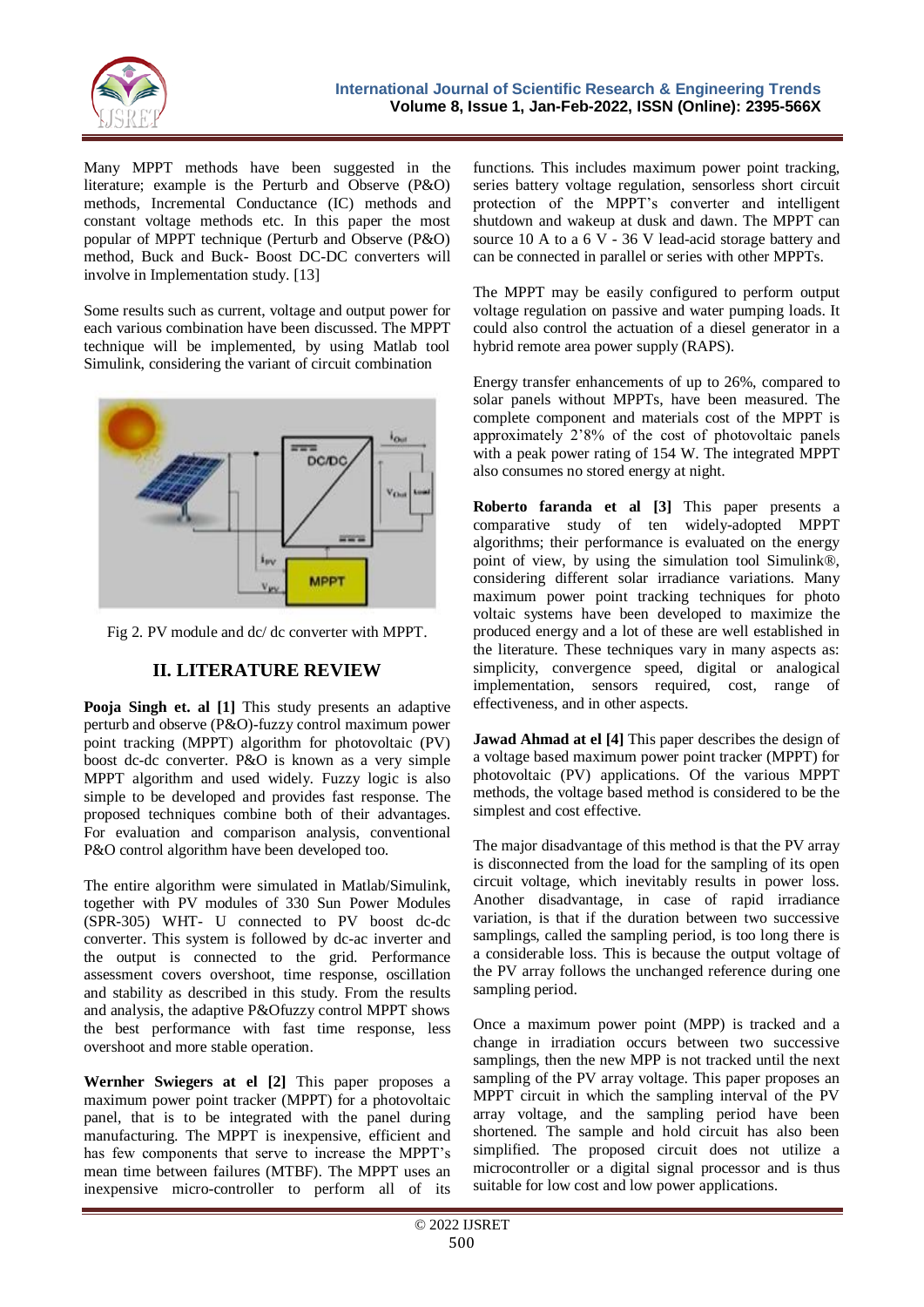

**Sahu et al.** [5] elaborated a comprehensive overview of a photovoltaic (PV) system model, and maximum power point tracking (MPPT) algorithms in normal and partial shading conditions. Performance evaluation techniques are discussed on the basis of the dynamic parameters of the PV system. The voltage of the photovoltaic generator is nonlinear and exhibits multiple peaks, including many local peaks and a global peak in non-uniform irradiance.

# **III. METHODOLOGY**

#### **1. PV Module Modeling:**

PV cells have single operating point where the values of the current (I) and voltage (V) of the cell result in a maximum power output. These values correspond to a particular resistance, which is equal to V/I. A simple equivalent circuit of PV cell is shown in Fig.4.2.The MPPT algorithm has been employed in order to obtain the operation of solar module at maximum power continuously.

A cell series resistance (Rs) is connected in series with parallel combination of cellphotocurrent (Iph), exponential diode (D), and shunt resistance (Rsh), I pv and Vpv are the cells current and voltage respectively. It can be expressed as

$$
I_{pv} = I_{ph} - I_{S}(e^{q(V_{pv} + I_{pv} * R_{S})/nKT} - 1) -
$$
  

$$
(V_{pv} + I_{pv} * R_{S})/R_{sh}
$$

Where:

- *I ph* Solar-induced current
- *Is* Diode saturation current
- $q$  Electron charge (l.6e<sup>-19</sup>C)
- *K* Boltzmann constant  $(1.38e^{-23}J/K)$
- $n$  Ideality factor (1~2)
- *T* Temperature  ${}^{0}$ K



Fig 3. Equivalent circuit of solar pv cell.

## **2. Adaptive Reference Voltage Algorithm:**

The PV module has been modeled for varying irradiance. Then the adaptive algorithm has been adopted in order to enhance the output power and mean power. The voltage has been set according to the following table:

|  |  |  | Table 1. Varitaion in irradiance and voltage Vm.                                                               |  |  |
|--|--|--|----------------------------------------------------------------------------------------------------------------|--|--|
|  |  |  | the contract of the contract of the contract of the contract of the contract of the contract of the contract o |  |  |

| Varitaion in irradiance and voltage Vm |                       |  |  |  |  |  |  |
|----------------------------------------|-----------------------|--|--|--|--|--|--|
| for $T = 25^0$                         |                       |  |  |  |  |  |  |
| Irradiance $(W/m^2)$                   | Voltage output $(Vm)$ |  |  |  |  |  |  |
| 400                                    | 32.2803               |  |  |  |  |  |  |
| 450                                    | 32.4999               |  |  |  |  |  |  |
| 500                                    | 32.689                |  |  |  |  |  |  |
| 550                                    | 32.8545               |  |  |  |  |  |  |
| 600                                    | 32.9987               |  |  |  |  |  |  |
| 650                                    | 33.1249               |  |  |  |  |  |  |
| 700                                    | 33.2386               |  |  |  |  |  |  |
| 750                                    | 33.3393               |  |  |  |  |  |  |
| 800                                    | 33.4272               |  |  |  |  |  |  |
| 850                                    | 33.507                |  |  |  |  |  |  |
| 900                                    | 33.5785               |  |  |  |  |  |  |
| 950                                    | 33.6424               |  |  |  |  |  |  |
| 1000                                   | 1000 33.7             |  |  |  |  |  |  |

#### **3. Adaptive Reference PSO MPPT Algorithm:**

Particle swarm optimization PSO is a novel swarm optimization algorithm that is firstly proposed by Kennedy as an evolutionary algorithm based on behavior of birds. PSO uses a set of particles that each one suggests a solution to the optimization problem [13]. It is based on the success of all particles that emulates a population where the position of each particle depends to the agent position to detect the best solution Pbest by using current particles in the population G. The position of any particle xi isadjusted by

$$
x_i^{k=1} = x_i^k + v_i \tag{3.1}
$$

Where the velocity component  $v_i$  represents the step size and is calculated by:

$$
v_i^k = w v_i^k + c1r1(Pbest_i - x_i^k) + c_2r_2(G - x_i^k) \quad (3.2)
$$

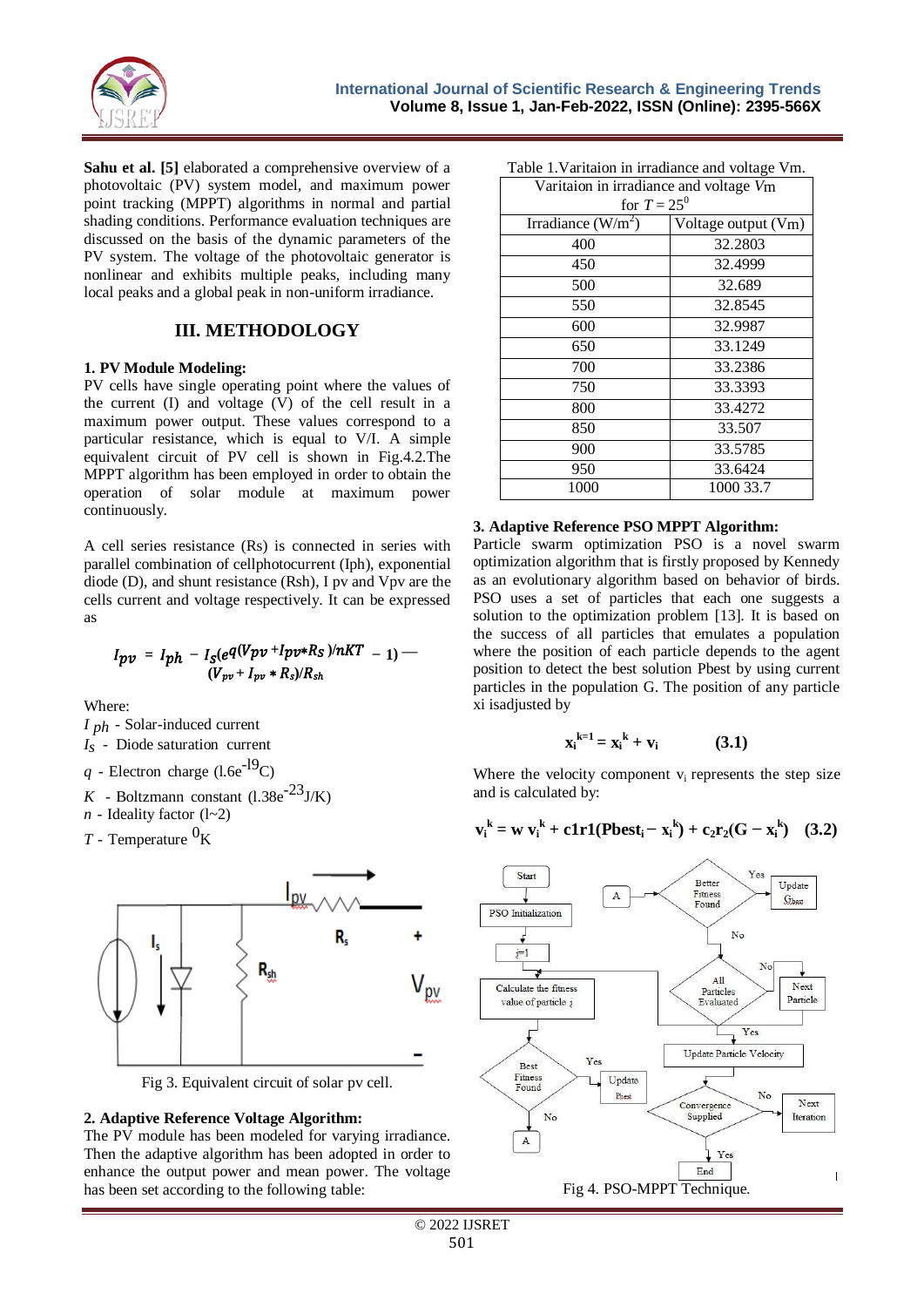

# **IV. RESULTS**

#### **1. Case 1: Adaptive Reference Mppt Technique:**

This is shown in figure 4.2 below:



Fig 5. PV SIMULINK model based on adaptive reference algorithm (ARV).



Fig 6. Varying irradiance and constant temperature.



Fig 7. MPPT technique based on adaptive reference algorithm.



Fig 8. Power output at load terminal with adaptive reference MPPT technique.



Fig 9. Voltage output at load terminal with adaptive reference MPPT technique.

#### **2. Case 2: Adaptive Reference Particle Swarm Optimization:**

The particle positions are used to define the duty cycle of dc converter, and the fitness value evaluation function stands for the output power of PV array.



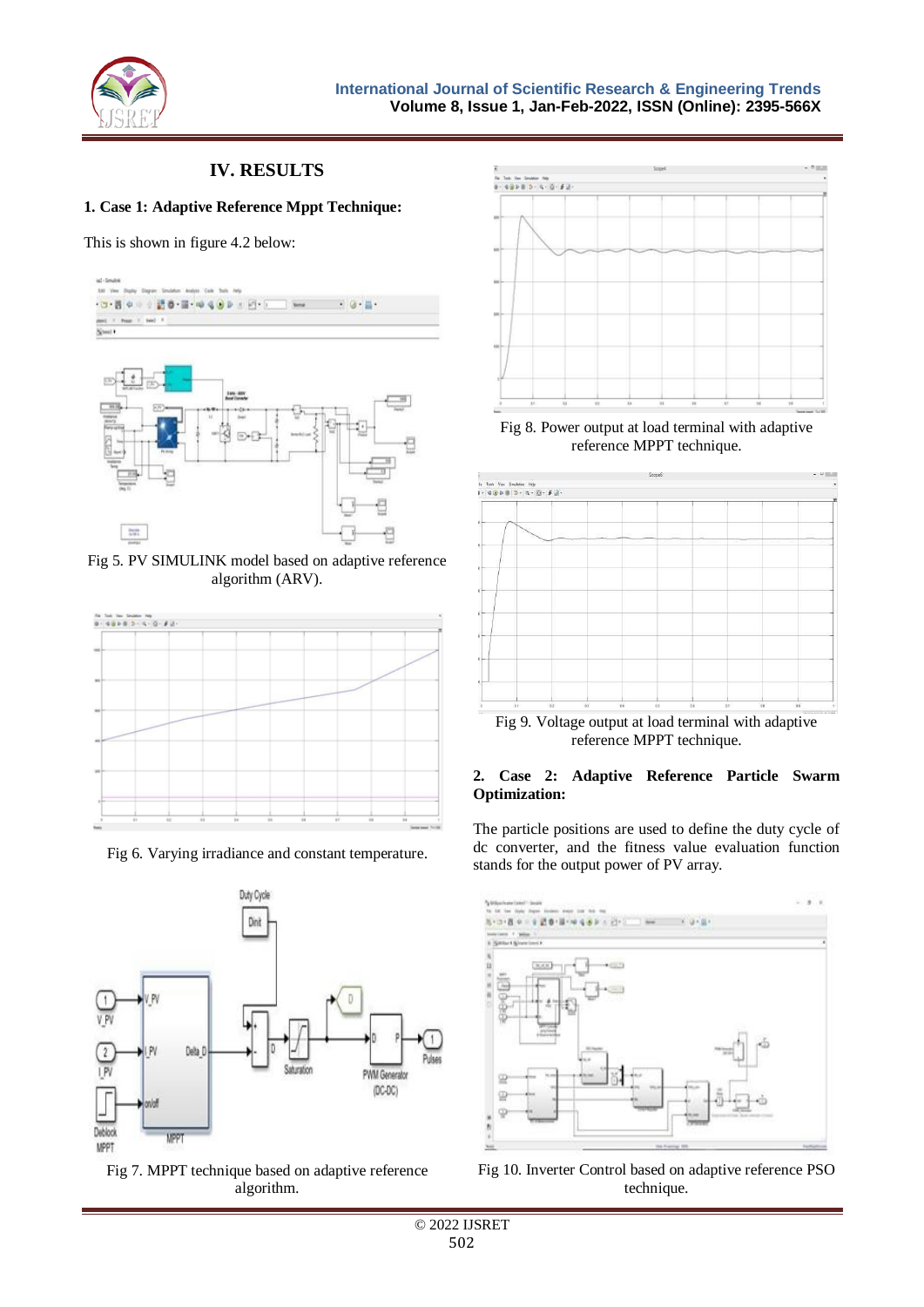



Fig 11. Power output at load terminal with adaptive reference PSO algorithm.



Fig 12. Voltage at load terminal Power output at load terminal with adaptive reference PSO algorithm.

## **3. Validation:**

The when comparing the power, voltage, current outputs of the adaptive reference MPPT technique with the modified adaptive reference PSO based MPPT algorithm, we infer that there is considerable improvement in the outputs from both the systems.









## **CONCLUSION**

It also improves the PV array power efficiency. The power output with adaptive reference algorithm at the load terminal is coming to be 3959 Watts approximately whereas with adaptive reference PSO MPPT algorithm it is calculated to be 4969 watts approximately.

The voltage output with adaptive reference algorithm at the load terminal is coming to be 630 Volts approximately whereas with adaptive reference PSO MPPT algorithm it is calculated to be 710 volts. Thus the system has better efficiency and reliability with adaptive reference PSO MPPT algorithm as compared to simple algorithm.

## **REFERENCES**

- [1] Solanki, C.S.: "Solar photovoltaics: fundamentals, technologies and applications" (Delhi, PHI Learning Pvt. Ltd., 2015, 3rd edn.
- [2] Zainuri, M.A.A.M., Radzi, M.A.M., Soh, A.C., et al.: "Development of adaptive perturb and observe-fuzzy control maximum power point tracking for photovoltaic boost dc–dc converter", IET Renew. Power Gener. 2014, 8, (2), pp. 183– 194.
- [3] J.H.R. Enslin, M.S. Wolf, D.B. Snyman and W. Swiegers, "Integrated photovoltaic maximum power point tracking converter", IEEE Transactions on Industrial Electronics, vol 44, pp. 769-773, December 1997.
- [4] R. Faranda, S. Leva, V. Maugeri, "MPPT techniques for pv systems: energetic and cost comparison." Proceedings of IEEE Power and Energy Society General Meeting- Conversion and Delivery of Electrical Energy in the 21st Century, 2008, pp. 1-6.
- [5] M. Bodur and M. Ermis, "Maximum power point tracking for low power photovoltaic solar planels." Proceedings of 7th Mediterranean Electrotechnical Conference, 1994, pp. 758- 761.